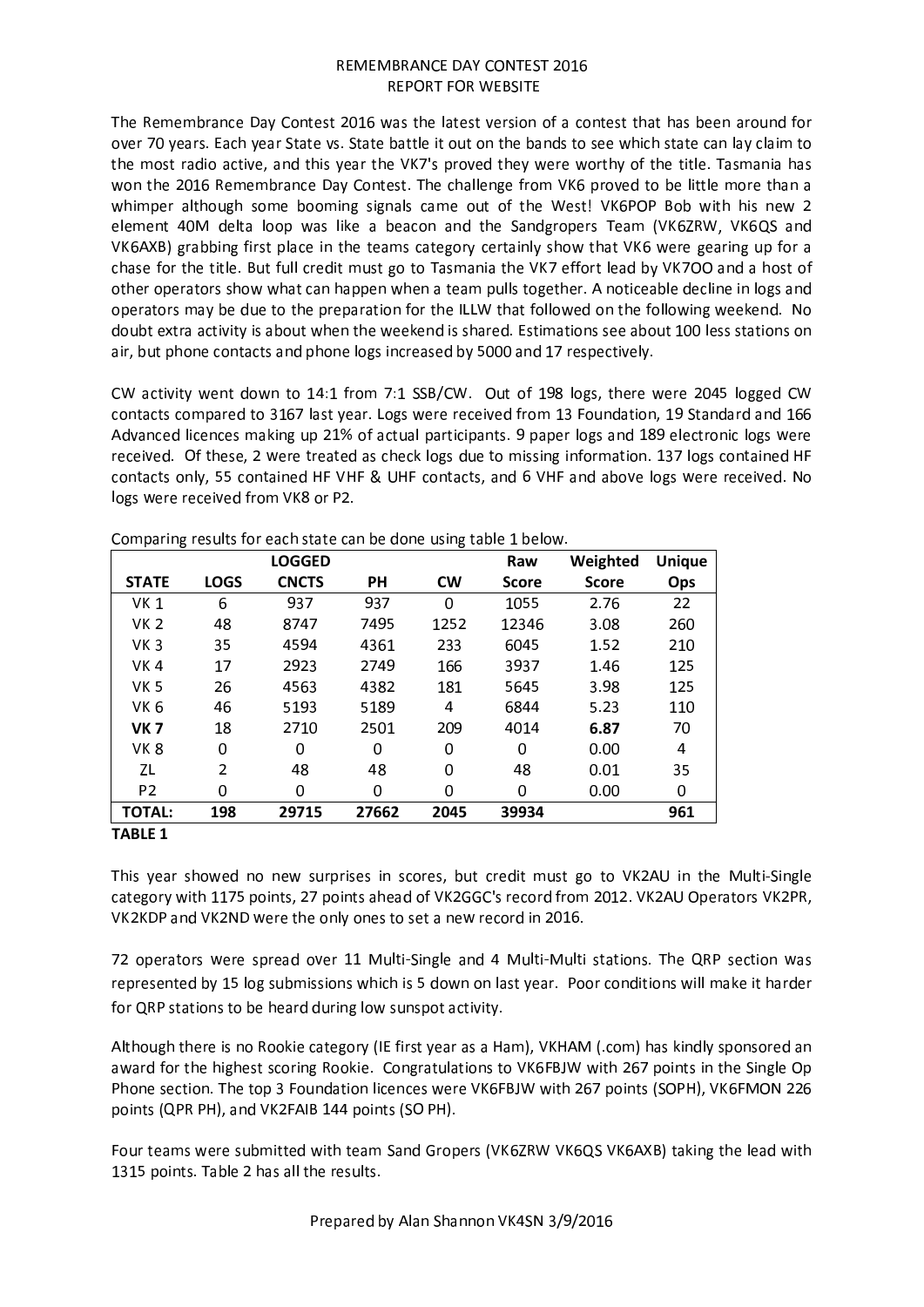| <b>TEAM</b><br><b>NAME</b> | <b>CALLSIGN</b>    | <b>SCORE</b> | <b>CALLSIGN</b> | <b>SCORE</b> | <b>CALLSIGN</b>                | <b>SCORE</b> | <b>TOTAL</b> |
|----------------------------|--------------------|--------------|-----------------|--------------|--------------------------------|--------------|--------------|
| Sand<br>Gropers            | VK6ZRW             | 682          | VK6QS           | 150          | VK6AXB                         | 483          | 1315         |
| AREG<br>Mostly<br>Harmless | VK5MTM             | 300          | VK5GR           | 664          | VK5AKH                         | 294          | 1258         |
| <b>NSW</b><br>Wombats      | VK <sub>2</sub> GR | 508          | VK2BJ           | 478          | VK2PN                          | 178          | 1164         |
| Waverley<br><b>ARS</b>     | VK <sub>2</sub> BV | 150          | <b>VK2VEL</b>   | 102          | VK <sub>2</sub> K <sub>Z</sub> |              | 252          |
| Tahle 2                    |                    |              |                 |              |                                |              |              |

Jude VK2EFM got in the mood using a 1945, 2 to 8MHz WS122. Operating on 80 and 40m only with 15W of AM. Jude said "Effective SSB Power was under 3.75W (more like 2W)!"



Logging software versions varied from early versions to the latest releases. Please make sure you have the latest software as early versions are not up to speed with scoring and other changes. Please DO NOT make changes to the header except for the Soapbox comments. Changes and deletions made by the user only increases workload having to correct headers so the log is accepted. 2017 will see the first available upload to the computerised log checking system. Logs that do not conform to the latest formats will be rejected until corrected and reloaded. I had to make many corrections to log headers for testing the new computerised system. The software writers have spent many hours so the output conforms to Cabrillo format. VKCL and RD Logger have already been tested and passed with flying colours. Some multi-multi stations prefer to use N1MM as it allows full network integration, CW and RTTY sending and receiving, automated CQing and voice keying and automated callsign entry in the logging window when clicking on a callsign while in CW or RTTY windows. Preliminary testing was done this year and finalisation of the User Defined software will be completed ready for next year. Thanks to those assisting with the project: KJ4IZQ, G4OGB and the N1MM guys, VK4TS and VK4SN.

Prepared by Alan Shannon VK4SN 3/9/2016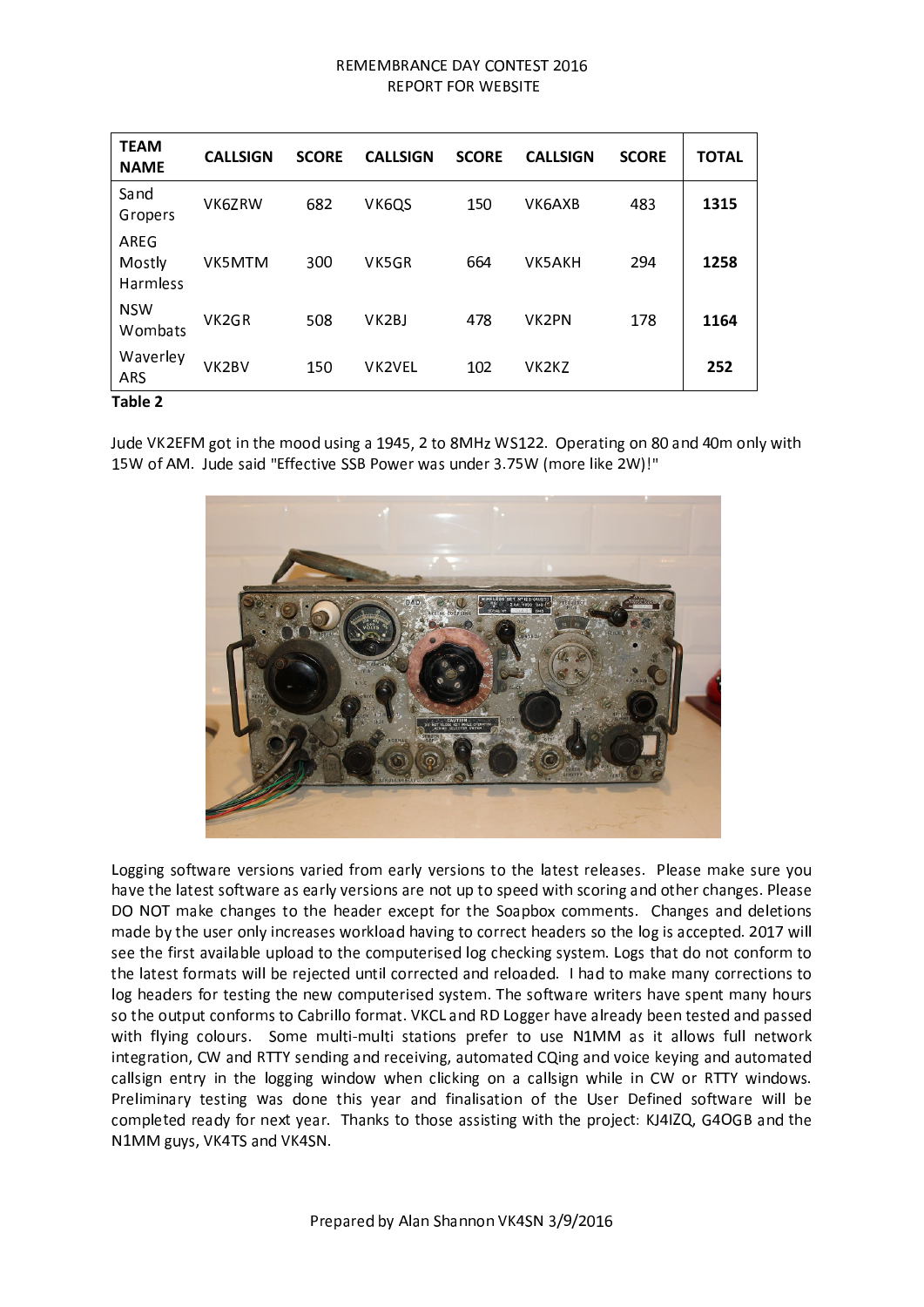| <b>SINGLE OP PHONE</b> |        |                    |               |                |               | <b>QRP PHONE</b>       |               |                     |               |
|------------------------|--------|--------------------|---------------|----------------|---------------|------------------------|---------------|---------------------|---------------|
| Callsign               | Points | Callsign           | <b>Points</b> | Callsign       | <b>Points</b> | Callsign               | <b>Points</b> | Callsign            | <b>Points</b> |
| VK2MT                  | 926    | VK3AV              | 157           | VK3FLCS        | 62            | VK6LDX                 | 8             | VK5WTF              | 313           |
| VK3SIM                 | 833    | VK6QS              | 150           | VK3NCC         | 60            | VK6PAW                 | 7             | <b>VK6FMON</b>      | 226           |
| <b>VK700</b>           | 688    | VK2KTT             | 147           | VK6DF          | 60            | VK6MMB                 | 6             | <b>VK5FTCT</b>      | 143           |
| VK6ZRW                 | 682    | VK3KTO             | 147           | VK3ASU         | 59            | VK2HFF                 | 5             | VK6FLAB             | 127           |
| VK1HW                  | 641    | VK2MK              | 146           | VK6CG          | 55            | VK5GP                  | 5             | VK2EJW              | 124           |
| VK2HBG                 | 616    | VK2FAIB            | 144           | VK4MON         | 54            | VK6XL                  | 5             | <b>VK7NTK</b>       | 82            |
| VK5CB                  | 561    | VK6TKR             | 139           | VK3DY          | 53            | VK6AS                  | 3             | VK7TW               | 51            |
| VK3XV                  | 526    | VK5HEL             | 135           | VK3YYR         | 52            | SINGLE OP CW           |               | VK3YE               | 44            |
| VK6AXB                 | 483    | VK4FAAS            | 134           | VK2EFM         | 51            | Callsign               | <b>Points</b> | VK2FENG             | 43            |
| VK7ZMS                 | 482    | VK2NP              | 133           | VK2JCC         | 50            | VK2GR                  | 508           | VK3TWO              | 25            |
| VK3AVV                 | 440    | VK5KX              | 133           | VK2AEJ         | 49            | VK2BJ                  | 478           | VK3FDAP             | 12            |
| VK3BL                  | 431    | VK6MM              | 133           | VK5NEX         | 48            | VK2KJJ                 | 246           |                     |               |
| VK2BGL                 | 428    | VK6YD              | 133           | VK6AG          | 45            | VK2PN                  | 220           | <b>QRP MIXED</b>    |               |
| VK5PAS                 | 426    | VK3GWG             | 130           | VK7ZCR         | 45            | VK2WQ                  | 215           | Callsign            | <b>Points</b> |
| VK6CSW                 | 419    | VK7RM              | 125           | VK6BMW         | 43            | VK3QB                  | 210           | <b>VK210</b>        | 573           |
| VK7HW                  | 415    | VK3FADM            | 123           | VK3WMM         | 41            | VK7CW                  | 178           | VK3GK               | 88            |
| VK5DT                  | 412    | VK3ADW             | 118           | VK6SN          | 37            | VK2AYD                 | 166           |                     |               |
| VK7ZBX                 | 402    | VK6JP              | 117           | VK5MK          | 35            | VK7RF                  | 166           | <b>MULTI-SINGLE</b> |               |
| VK7VH                  | 382    | VK2DEK             | 116           | VK3JWT         | 35            | VK2EL                  | 148           | Callsign            | Points        |
| VK3GC                  | 373    | VK3ANL             | 114           | <b>VK6KFD</b>  | 34            |                        |               | VK2AU               | 1175          |
| VK5QI                  | 365    | VK7QP              | 114           | VK6GD          | 29            |                        |               | VK2GGC              | 909           |
| VK6BDO                 | 338    | VK6KW              | 114           | VK1DW          | 27            | <b>SINGLE OP MIXED</b> |               | VK4HH               | 662           |
|                        |        |                    |               |                |               |                        | <b>Points</b> |                     |               |
| VK5BC                  | 326    | VK4CL              | 110           | VK2HX          | 26            | Callsign               |               | VK4ADC              | 601           |
| VK5MTM                 | 300    | VK4DA              | 105           | VK4FPDG        | 25            | VK5LJ                  | 856           | VK2EWC              | 493           |
| VK5AKH                 | 294    | VK4ATH             | 103           | VK5HM          | 25            | VK5GR                  | 664           | VK6AHR              | 431           |
| VK6RC                  | 294    | VK4JK              | 103           | ZL1N           | 25            | VK2IUW                 | 634           | VK3ER               | 316           |
| VK6FBJW                | 267    | VK2LEE             | 93            | VK5DP          | 24            | VK7GN                  | 316           | VK2AOJ              | 167           |
| VK6HDX                 | 257    | VK3AMW             | 90            | VK7DW          | 23            | VK3VT                  | 269           | VK2BV               | 150           |
| VK1JP                  | 235    | VK6VP              | 88            | <b>VK4FILS</b> | 23            | VK2BPL                 | 260           | VK2ACW              | 144           |
| VK6POP                 | 229    | VK6TV              | 88            | VK7FM          | 23            | VK4AMG                 | 219           | VK4SAA              | 102           |
| VK6BI                  | 219    | VK2EXA             | 84            | ZL3CC          | 23            | VK5SFA                 | 179           |                     |               |
| VK3GTS                 | 213    | VK4ZJ              | 82            | VK4PQ          | 21            | VK4FW                  | 143           | <b>MULTI-MULTI</b>  |               |
| VK3LM                  | 203    | VK6WE              | 80            | VK2ACD         | 20            | VK3HY                  | 116           | Callsign            | <b>Points</b> |
| VK6MB                  | 203    | VK6DT              | 80            | <b>VK6EK</b>   | 20            | VK2VEL                 | 102           | VK4TS               | 1233          |
| VK2QV                  | 196    | VK1MT              | 79            | VK2CZ          | 18            | VK5NE                  | 92            | VK2AWX              | 1037          |
| VK5PX                  | 192    | VK6TU              | 79            | VK5LOL         | 18            | VK6NU                  | 83            | VK6NC               | 648           |
| VK2VE                  | 189    | VK5DJ              | 77            | VK2ZCM         | 15            | VK3LRE                 | 73            | VK2BOR              | 341           |
| VK3JK                  | 189    | VK <sub>2Q</sub> H | 76            | VK6LO          | 14            | VK3ZAP                 | 57            |                     |               |
| VK2SS                  | 180    | VK2FHRK            | 74            | VK6NK          | 13            | VK3DGN                 | 27            |                     |               |
| VK6USB                 | 177    | VK1NS              | 73            | VK5SE          | 11            | QRP CW                 |               |                     |               |
|                        | 175    | VK2LX              | 72            | VK5WP          | 11            | Callsign               | <b>Points</b> |                     |               |
|                        |        | VK4FLR             | 68            | VK6DK          | 11            | VK2IG                  | 176           |                     |               |
| VK2AOR<br>VK7ZGK       | 164    |                    |               |                |               |                        |               |                     |               |
| VK6NI                  | 160    | VK7IF              | 65            | VK6AIF         | 10            | VK3CTM                 | 116           |                     |               |

# **2016 Remembrance Day Contest Results.**

To view the website we have beta tested ready for next year, please visit

http://hamclubs.info/scorer/?contest\_id=VK-RD&vear=2016&info=WIA

A full list of statistics, photos and other information is on the WIA RD website in PDF format. Awards will be sent from the W.I.A office for all maior  $1^{\rm st}$ .  $2^{\rm nd}$  and  $3^{\rm rd}$  place winners. Downloadable PDF certificates for individual state placing's will be available.

Best 73's. Alan Shannon VK4SN

<< End of article for AR magazine.. Read on for full statistics. >>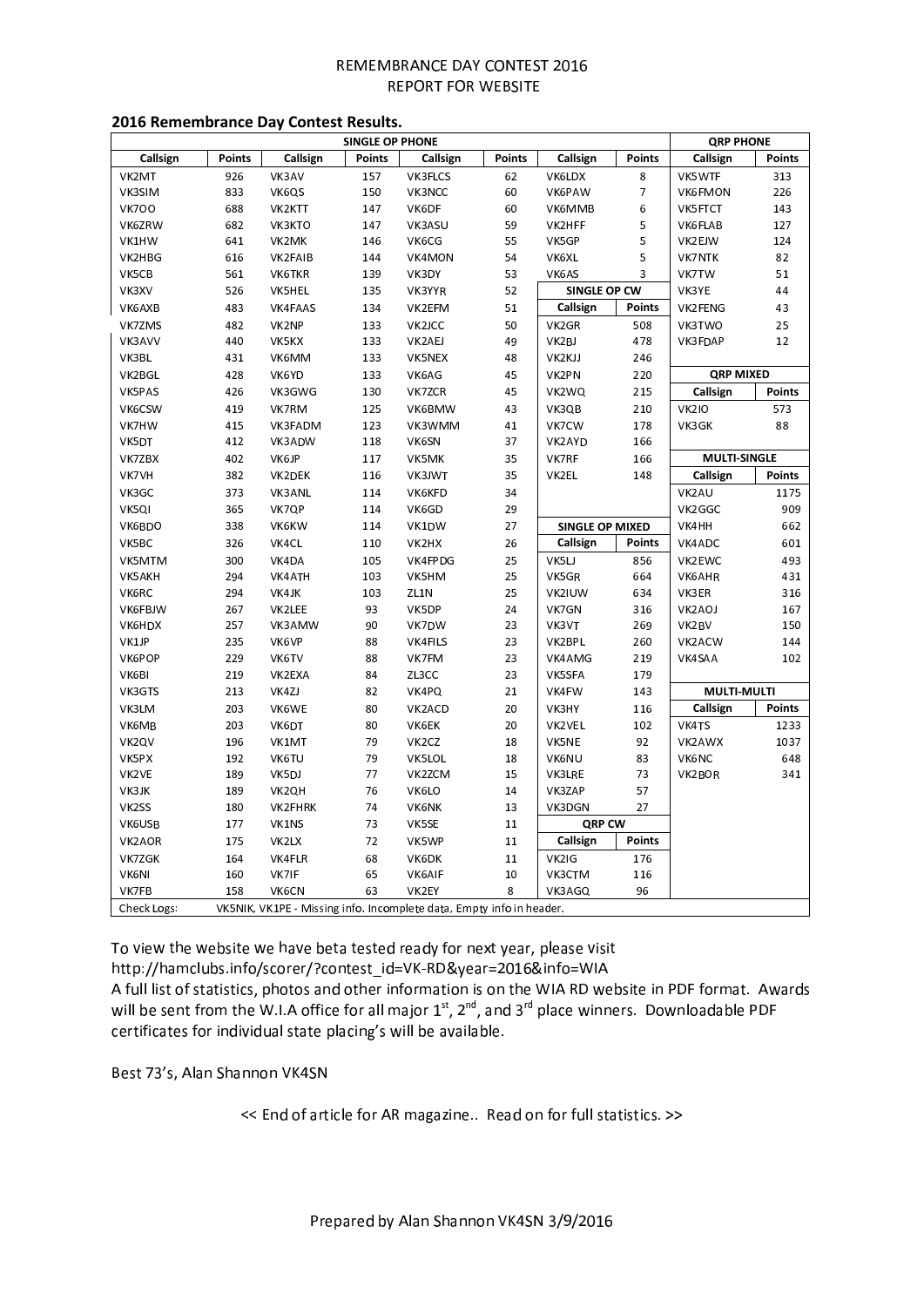# BAND AND MODE USAGE BY STATE - Taken from logs received. Note that not all loggers differentiate between CW and RTTY

| VK1 State |     |  |  |  |
|-----------|-----|--|--|--|
| Contacts  |     |  |  |  |
| Prefix    | Nr  |  |  |  |
| VK1       | 37  |  |  |  |
| VK2       | 279 |  |  |  |
| VK3       | 215 |  |  |  |
| VK4       | 119 |  |  |  |
| vk5       | 145 |  |  |  |
| VK6       | 68  |  |  |  |
| vĸ7       | 64  |  |  |  |
| VK8       | 2   |  |  |  |
| VK9       | 0   |  |  |  |
| ΖL        | 7   |  |  |  |
| P2        | 0   |  |  |  |

|             | <b>BAND USAGE</b> |              |           |             |
|-------------|-------------------|--------------|-----------|-------------|
| <b>BAND</b> | <b>CONTACTS</b>   | <b>PHONE</b> | <b>CW</b> | <b>RTTY</b> |
| 1800        | 0                 | O            | 0         | 0           |
| 3500        | 314               | 314          | 0         | 0           |
| 7000        | 573               | 573          | O         | 0           |
| 14000       | 50                | 50           | U         | 0           |
| 21000       | O                 | 0            | 0         | 0           |
| 28000       | 0                 | 0            | 0         | 0           |
| 50          | 0                 | 0            | 0         | 0           |
| 144         | 0                 | 0            | 0         | 0           |
| 432         | 0                 | 0            | 0         | 0           |
| 1.2G        | 0                 | 0            | 0         | 0           |
| 2.3G        | 0                 | 0            | O         | 0           |
| 3.4G        | 0                 |              |           | ი           |

| VK2 State |      |  |  |  |
|-----------|------|--|--|--|
| Contacts  |      |  |  |  |
|           |      |  |  |  |
| Prefix    | Nr   |  |  |  |
| VK1       | 297  |  |  |  |
| VK2       | 3142 |  |  |  |
| VK3       | 1788 |  |  |  |
| VK4       | 1235 |  |  |  |
| vk5       | 1173 |  |  |  |
| VK6       | 451  |  |  |  |
| vĸ7       | 552  |  |  |  |
| VK8       | 18   |  |  |  |
| VK9       | 0    |  |  |  |
| ΖL        | 84   |  |  |  |
| P2        | 1    |  |  |  |

 $\mathsf{r}$ 

|             | <b>BAND USAGE</b> |              |           |             |
|-------------|-------------------|--------------|-----------|-------------|
| <b>BAND</b> | <b>CONTACTS</b>   | <b>PHONE</b> | <b>CW</b> | <b>RTTY</b> |
| 1800        | 488               | 352          | 136       | 0           |
| 3500        | 2715              | 2281         | 434       | O           |
| 7000        | 4965              | 4314         | 651       | O           |
| 14000       | 513               | 488          | 25        | 0           |
| 21000       | 11                | 8            | 3         | O           |
| 28000       | 8                 | 6            | 2         | 0           |
| 50          | 10                | 9            | 1         | O           |
| 144         | 27                | 27           | O         | O           |
| 432         | 8                 | 8            | O         | O           |
| 1.2G        | U                 | 0            | 0         | 0           |
| 2.3G        | n                 | 0            | O         | O           |
| 3.4G        |                   | 0            | ი         | ი           |

 $\overline{\phantom{a}}$ 

| <b>VK3 State</b> |      |             |                   |              |           |             |
|------------------|------|-------------|-------------------|--------------|-----------|-------------|
| <b>Contacts</b>  |      |             | <b>BAND USAGE</b> |              |           |             |
| <b>Prefix</b>    | Nr   | <b>BAND</b> | <b>CONTACTS</b>   | <b>PHONE</b> | <b>CW</b> | <b>RTTY</b> |
| <b>Prefix</b>    | Nr   | 1800        | 81                | 61           | 20        | 0           |
| VK1              | 199  | 3500        | 1228              | 1162         | 66        | 0           |
| VK2              | 1486 | 7000        | 2750              | 2604         | 146       | 0           |
| VK3              | 978  | 14000       | 361               | 360          | 1         | 0           |
| VK4              | 464  | 21000       | 4                 | 4            | 0         | 0           |
| VK <sub>5</sub>  | 796  | 28000       | $\overline{2}$    | 2            | 0         | 0           |
| VK6              | 285  | 50          | 6                 | 6            | 0         | 0           |
| VK7              | 343  | 144         | 103               | 103          | 0         | 0           |
| VK8              | 3    | 432         | 51                | 51           | 0         | 0           |
| VK9              | U    | 1.2G        | 8                 | 8            | 0         | 0           |
| ZL               | 35   | 2.3G        | 0                 | 0            | 0         | 0           |
| P <sub>2</sub>   | 0    | 3.4G        | 0                 | 0            | 0         | 0           |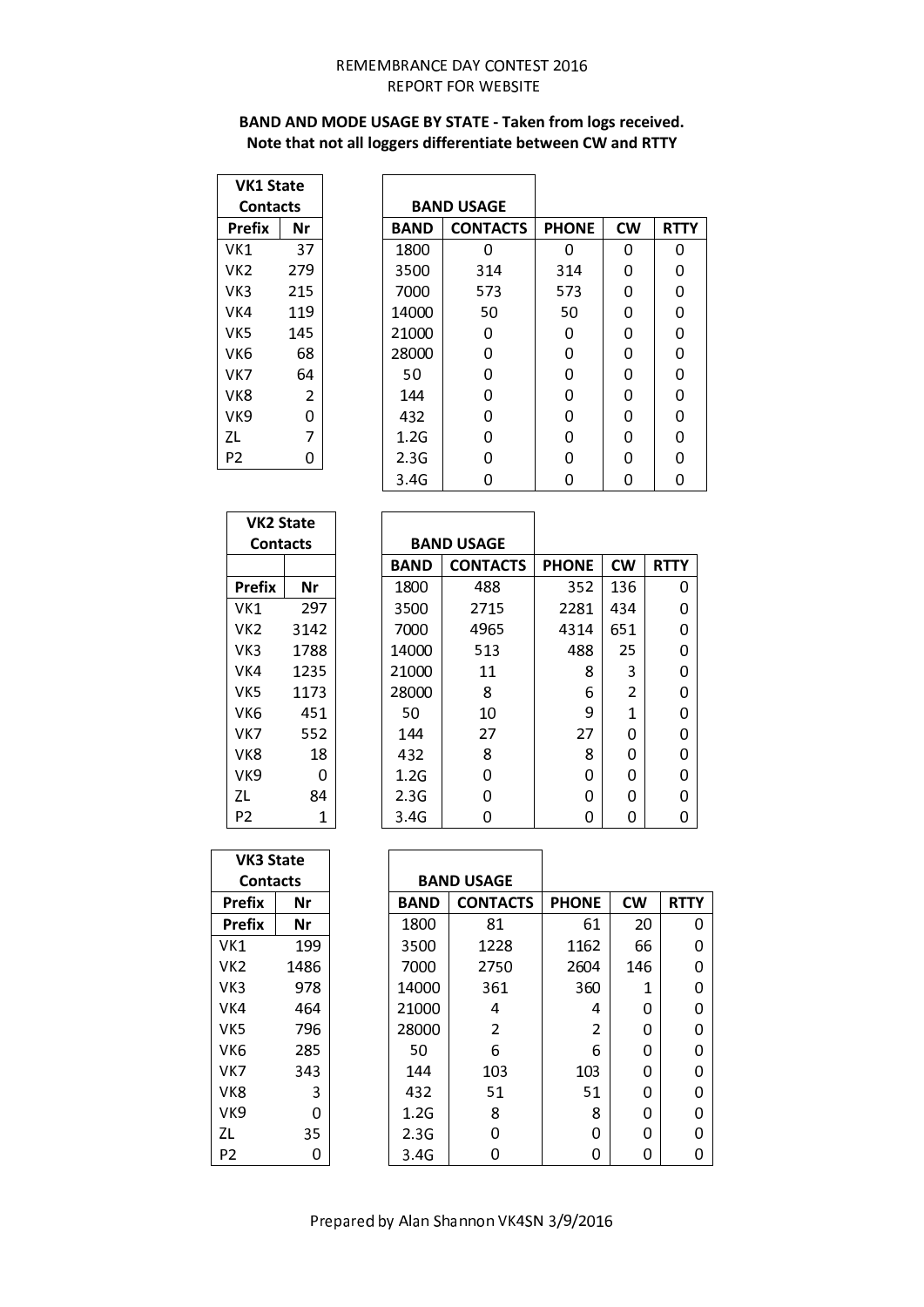| VK4 State    |      |  |  |  |  |
|--------------|------|--|--|--|--|
| Contacts     |      |  |  |  |  |
| Prefix<br>Nr |      |  |  |  |  |
| Prefix       | Nr   |  |  |  |  |
| VK1          | 105  |  |  |  |  |
| VK2          | 1062 |  |  |  |  |
| VK3          | 508  |  |  |  |  |
| VK4          | 364  |  |  |  |  |
| vk5          | 446  |  |  |  |  |
| VK6          | 215  |  |  |  |  |
| VK7          | 161  |  |  |  |  |
| vk8          | 10   |  |  |  |  |
| vk9          | O    |  |  |  |  |
| ΖL           | 48   |  |  |  |  |
| P2           | 0    |  |  |  |  |

|             | <b>BAND USAGE</b> |              |           |             |
|-------------|-------------------|--------------|-----------|-------------|
| <b>BAND</b> | <b>CONTACTS</b>   | <b>PHONE</b> | <b>CW</b> | <b>RTTY</b> |
| 1800        | 145               | 126          | 18        | 1           |
| 3500        | 772               | 696          | 72        | 4           |
| 7000        | 1278              | 1214         | 63        | 1           |
| 14000       | 719               | 704          | 13        | 2           |
| 21000       | 1                 | 1            | 0         | 0           |
| 28000       | U                 | O            | 0         | 0           |
| 50          | 3                 | 3            | 0         | 0           |
| 144         | 5                 | 5            | 0         | 0           |
| 432         | 0                 | 0            | 0         | 0           |
| 1.2G        | 0                 | 0            | 0         | 0           |
| 2.3G        | U                 | 0            | O         | O           |
| 3.4G        | 0                 | 0            | O         | 0           |

| <b>VK5 State</b><br>Contacts |      |  |  |  |  |
|------------------------------|------|--|--|--|--|
|                              |      |  |  |  |  |
| Prefix                       | Nr   |  |  |  |  |
| VK1                          | 155  |  |  |  |  |
| VK2                          | 1146 |  |  |  |  |
| VK3                          | 933  |  |  |  |  |
| VK4                          | 521  |  |  |  |  |
| vk5                          | 1095 |  |  |  |  |
| VK6                          | 400  |  |  |  |  |
| VK7                          | 274  |  |  |  |  |
| VK8                          | 11   |  |  |  |  |
| VK9                          | 0    |  |  |  |  |
| ΖL                           | 28   |  |  |  |  |
| P2                           | C    |  |  |  |  |

|             | <b>BAND USAGE</b> |              |           |             |
|-------------|-------------------|--------------|-----------|-------------|
| <b>BAND</b> | <b>CONTACTS</b>   | <b>PHONE</b> | <b>CW</b> | <b>RTTY</b> |
|             |                   |              |           |             |
| 1800        | 225               | 198          | 27        | 0           |
| 3500        | 1122              | 1082         | 40        | 0           |
| 7000        | 2320              | 2218         | 102       | 0           |
| 14000       | 623               | 611          | 12        | 0           |
| 21000       | 25                | 25           | 0         | 0           |
| 28000       | 29                | 29           | 0         | 0           |
| 50          | 28                | 28           | 0         | 0           |
| 144         | 92                | 92           | 0         | 0           |
| 432         | 67                | 67           | 0         | 0           |
| 1.2G        | 32                | 32           | 0         | 0           |
| 2.3G        | 0                 | 0            | 0         | 0           |
| 3.4G        | 0                 | 0            | 0         | 0           |
| 5.7G        | 0                 | 0            | 0         |             |
| 10G         | ი                 | ი            | O         |             |

| <b>VK6 State</b> |      |             |                   |              |           |             |
|------------------|------|-------------|-------------------|--------------|-----------|-------------|
| <b>Contacts</b>  |      |             | <b>BAND USAGE</b> |              |           |             |
|                  |      | <b>BAND</b> | <b>CONTACTS</b>   | <b>PHONE</b> | <b>CW</b> | <b>RTTY</b> |
| <b>Prefix</b>    | Nr   | 1800        | 47                | 47           | 0         | 0           |
| VK1              | 87   | 3500        | 1110              | 1108         | 2         | 0           |
| VK <sub>2</sub>  | 481  | 7000        | 687               | 687          | 0         | 0           |
| VK3              | 358  | 14000       | 1032              | 1030         | 2         | 0           |
| VK4              | 240  | 21000       | 45                | 45           | 0         | 0           |
| VK5              | 440  | 28000       | 45                | 45           | 0         | 0           |
| VK <sub>6</sub>  | 3394 | 50          | 128               | 128          | 0         | 0           |
| VK7              | 160  | 144         | 1418              | 1418         | 0         | 0           |
| VK8              | 8    | 432         | 643               | 643          | 0         | 0           |
| VK <sub>9</sub>  | 0    | 1.2G        | 33                | 33           | 0         | 0           |
| ΖL               | 22   | 2.3G        | 0                 | 0            | 0         | 0           |
| P <sub>2</sub>   | 0    | 3.4G        | 0                 | 0            | 0         | 0           |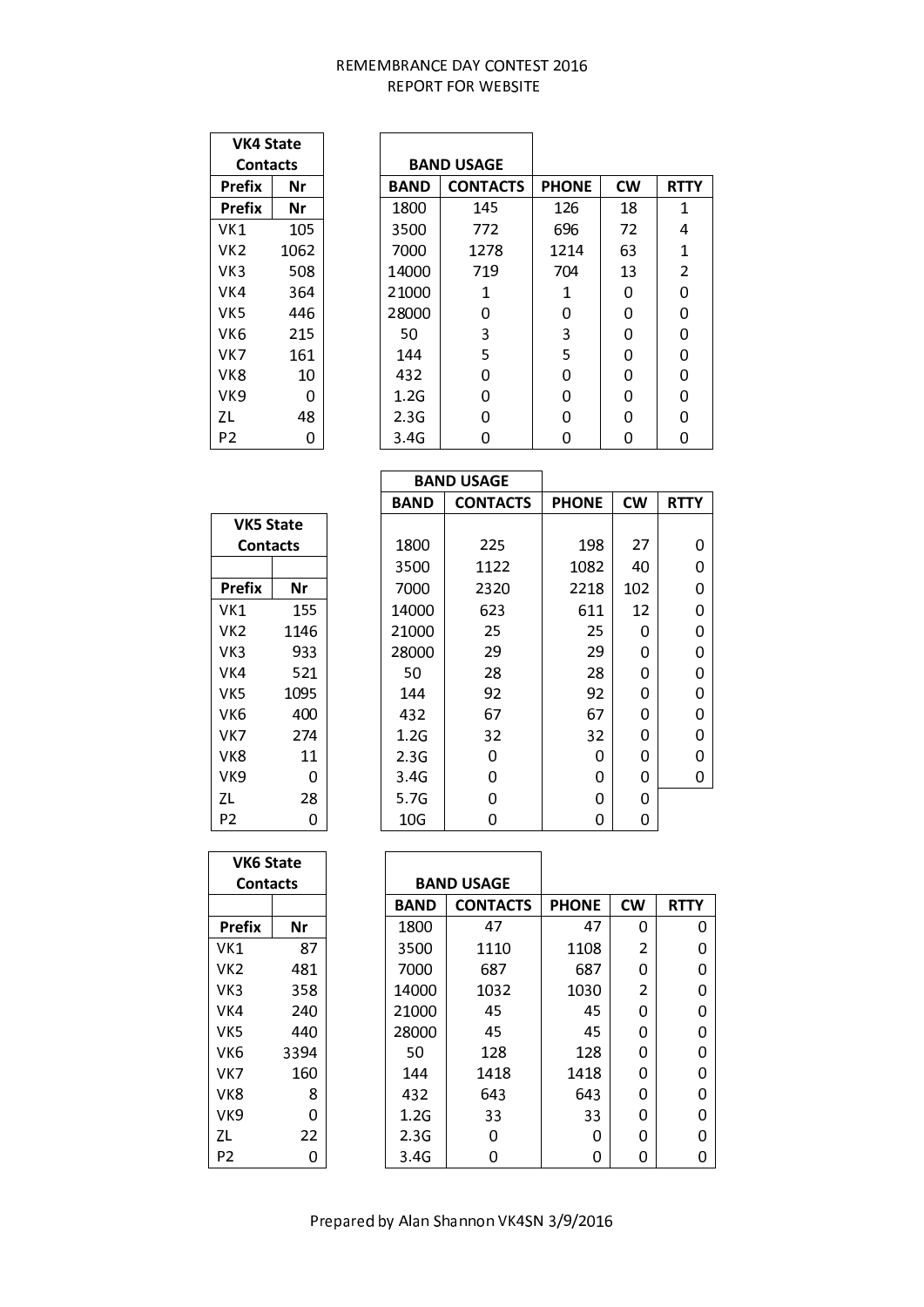| <b>VK7 State</b> |     |             |                   |              |           |  |
|------------------|-----|-------------|-------------------|--------------|-----------|--|
| <b>Contacts</b>  |     |             | <b>BAND USAGE</b> |              |           |  |
|                  |     | <b>BAND</b> | <b>CONTACTS</b>   | <b>PHONE</b> | <b>CW</b> |  |
| <b>Prefix</b>    | Nr  | 1800        | 80                | 76           | 4         |  |
| VK1              | 59  | 3500        | 746               | 680          | 66        |  |
| VK2              | 542 | 7000        | 851               | 718          | 133       |  |
| VK3              | 444 | 14000       | 278               | 272          | 6         |  |
| VK4              | 177 | 21000       | 13                | 13           | 0         |  |
| VK5              | 290 | 28000       | 12                | 12           | 0         |  |
| VK6              | 158 | 50          | 110               | 110          | 0         |  |
| VK7              | 973 | 144         | 303               | 303          | 0         |  |
| VK8              | 1   | 432         | 252               | 252          | 0         |  |
| VK9              | 0   | 1.2G        | 65                | 65           | 0         |  |
| ΖL               | 21  | 2.3G        | 0                 | 0            | 0         |  |
| P <sub>2</sub>   | 0   | 3.4G        | 0                 | 0            | 0         |  |

| <b>ZL State</b> |                |             |                   |              |           |             |
|-----------------|----------------|-------------|-------------------|--------------|-----------|-------------|
| <b>Contacts</b> |                |             | <b>BAND USAGE</b> |              |           |             |
| <b>Prefix</b>   | Nr             | <b>BAND</b> | <b>CONTACTS</b>   | <b>PHONE</b> | <b>CW</b> | <b>RTTY</b> |
| <b>Prefix</b>   | Nr             | 1800        | 0                 | 0            | 0         | 0           |
| VK <sub>1</sub> | $\overline{2}$ | 3500        | 4                 | 4            | 0         | 0           |
| VK <sub>2</sub> | 12             | 7000        | 6                 | 6            | 0         | 0           |
| VK <sub>3</sub> | 9              | 14000       | 38                | 38           | 0         | 0           |
| VK4             | 8              | 21000       | 0                 | 0            | 0         | 0           |
| VK <sub>5</sub> | 7              | 28000       | 0                 | 0            | 0         | 0           |
| VK <sub>6</sub> | 7              | 50          | 0                 | 0            | 0         | 0           |
| VK7             | 3              | 144         | 0                 | 0            | 0         | 0           |
| VK8             | O              | 432         | 0                 | 0            | 0         | 0           |
| VK9             | 0              | 1.2G        | 0                 | 0            | 0         | 0           |
| ZL              | U              | 2.3G        | 0                 | 0            | 0         | 0           |
| P <sub>2</sub>  | 0              | 3.4G        | 0                 | 0            | 0         | 0           |



Steve, VK7OO gained 3rd place in the SOPH section, and has sent in a photo of his magnetic loop antenna.

Steve said "The photo is of my 160m/80m magnetic loop antenna which I built specifically for the RD contest. The plan was to use it on both 160m and 80m but conditions were such that I didn't need it on 80m, so it was used only on 160m. I scored 110 points from 33 QSO's on this antenna."

Well done Steve and thanks for the photo.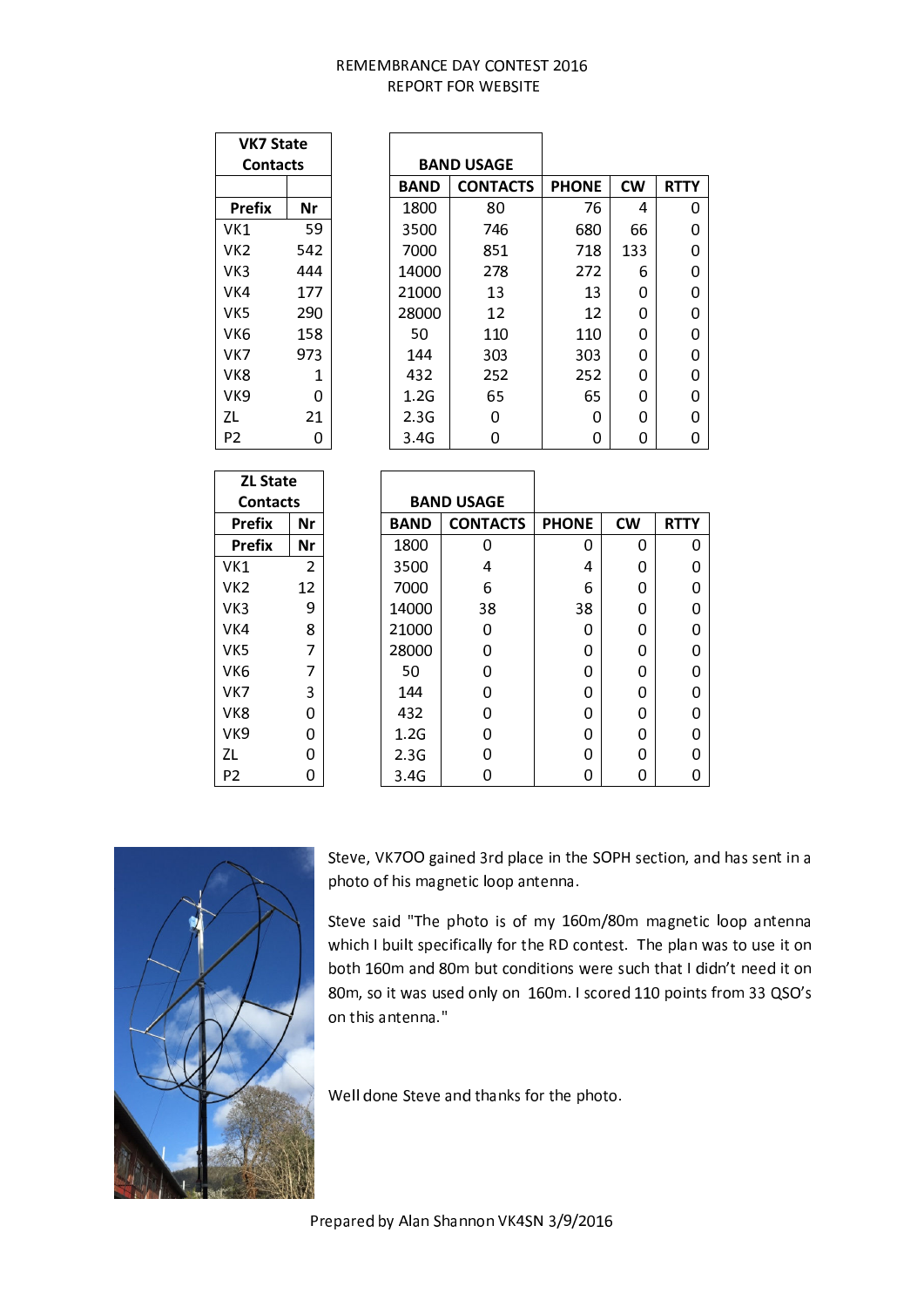$\overline{\phantom{0}}$ 

## $\alpha$  then  $\alpha$  the strip the set of  $\alpha$

 $\mathcal{L}$ 

|                          | <b>LOGS RECEIVED BY CATEGORY PER STATE</b> |            |                          |              |                |                 |                 |                | mainland state. |                |                | Note: VKO Credited to VK7. VK9 Credited to closest |
|--------------------------|--------------------------------------------|------------|--------------------------|--------------|----------------|-----------------|-----------------|----------------|-----------------|----------------|----------------|----------------------------------------------------|
| Category                 | <b>TOTAL</b>                               | <b>VK1</b> | VK <sub>2</sub>          | VK3          | VK4            | VK <sub>5</sub> | VK <sub>6</sub> | VK7            | VK <sub>8</sub> | ZL             | P <sub>2</sub> | <b>PERCENTAGE</b><br><b>CATEGORY</b>               |
| <b>SO PH</b>             | 141                                        | 6          | 26                       | 22           | 11             | 20              | 41              | 13             | 0               | $\overline{2}$ | 0              | 71                                                 |
| SO CW                    | 11                                         | 0          | 7                        | 2            | 0              | 0               | 0               | $\overline{2}$ | 0               | 0              | 0              | 6                                                  |
| <b>SO MXD</b>            | 16                                         | 0          | 3                        | 5            | $\overline{2}$ | 4               | $\mathbf{1}$    | 1              | 0               | $\Omega$       | 0              | 8                                                  |
| <b>QRP PH</b>            | 11                                         | 0          | $\overline{\phantom{a}}$ | 3            | $\Omega$       | 2               | $\overline{2}$  | $\overline{2}$ | 0               | 0              | 0              | 6                                                  |
| <b>QRP CW</b>            | $\overline{2}$                             | 0          | 1                        | 1            | 0              | 0               | $\mathbf 0$     | 0              | 0               | $\mathbf 0$    | 0              |                                                    |
| <b>QRP</b><br><b>MXD</b> | $\overline{2}$                             | $\Omega$   | 1                        | 1            | $\mathbf 0$    | 0               | 0               | $\Omega$       | 0               | $\Omega$       | $\Omega$       |                                                    |
| <b>MS</b>                | 11                                         | 0          | 6                        | $\mathbf{1}$ | 3              | $\Omega$        | $\mathbf{1}$    | $\Omega$       | 0               | $\Omega$       | $\Omega$       | 6                                                  |
| <b>MM</b>                | 4                                          | 0          | $\overline{2}$           | 0            | 1              | 0               | 1               | 0              | 0               | 0              | 0              | 2                                                  |
| <b>TOTAL</b>             | 198                                        | 6          | 48                       | 35           | 17             | 26              | 46              | 18             | 0               | $\overline{2}$ | $\mathbf 0$    | 100                                                |
| <b>STATE %</b>           |                                            | 3          | 24                       | 18           | 9              | 13              | 23              | 9              | 0               | 1              | 0              | 100                                                |

|                             | PHONE CONTACTS PER BAND PER STATE |             |                 |                |              |      |                 |      |             |           |             |                                  |
|-----------------------------|-----------------------------------|-------------|-----------------|----------------|--------------|------|-----------------|------|-------------|-----------|-------------|----------------------------------|
| <b>PHONE</b><br><b>BAND</b> | <b>TOTAL</b>                      | VK1         | VK <sub>2</sub> | VK3            | VK4          | VK5  | VK <sub>6</sub> | VK7  | VK8         | <b>ZL</b> | <b>P2</b>   | <b>PERCENTAGE</b><br><b>BAND</b> |
| 1800                        | 860                               | $\mathbf 0$ | 352             | 61             | 126          | 198  | 47              | 76   | $\mathbf 0$ | 0         | 0           | 3.1                              |
| 3500                        | 7327                              | 314         | 2281            | 1162           | 696          | 1082 | 1108            | 680  | $\,0\,$     | 4         | 0           | 26.5                             |
| 7000                        | 12334                             | 573         | 4314            | 2604           | 1214         | 2218 | 687             | 718  | $\mathbf 0$ | 6         | 0           | 44.6                             |
| 14000                       | 3553                              | 50          | 488             | 360            | 704          | 611  | 1030            | 272  | 0           | 38        | 0           | 12.8                             |
| 21000                       | 96                                | $\mathbf 0$ | 8               | 4              | $\mathbf{1}$ | 25   | 45              | 13   | 0           | 0         | 0           | 0.3                              |
| 28000                       | 94                                | $\mathbf 0$ | 6               | $\overline{2}$ | $\pmb{0}$    | 29   | 45              | 12   | $\mathbf 0$ | 0         | $\Omega$    | 0.3                              |
| 50                          | 284                               | $\mathbf 0$ | 9               | 6              | 3            | 28   | 128             | 110  | 0           | 0         | 0           | 1.0                              |
| 144                         | 1948                              | $\mathbf 0$ | 27              | 103            | 5            | 92   | 1418            | 303  | $\mathbf 0$ | 0         | 0           | 7.0                              |
| 432                         | 1021                              | $\pmb{0}$   | 8               | 51             | $\pmb{0}$    | 67   | 643             | 252  | 0           | 0         | 0           | 3.7                              |
| 1.2G                        | 138                               | $\mathbf 0$ | $\mathbf 0$     | 8              | $\mathbf 0$  | 32   | 33              | 65   | $\mathbf 0$ | 0         | 0           | 0.5                              |
| 2.3                         | $\mathbf 0$                       | $\mathbf 0$ | 0               | 0              | $\pmb{0}$    | 0    | $\pmb{0}$       | 0    | 0           | 0         | $\Omega$    | 0.0                              |
| 3.4                         | $\mathbf 0$                       | $\mathbf 0$ | 0               | 0              | $\mathbf 0$  | 0    | $\mathbf 0$     | 0    | $\mathbf 0$ | 0         | $\Omega$    | 0.0                              |
| 5.7                         | 10                                | $\mathbf 0$ | 0               | 0              | $\pmb{0}$    | 10   | 0               | 0    | 0           | 0         | 0           | 0.0                              |
| 10                          | 10                                | $\mathbf 0$ | $\,0\,$         | 0              | 0            | 10   | 0               | 0    | 0           | 0         | 0           | 0.0                              |
| <b>TOTAL</b>                | 27675                             | 937         | 7493            | 4361           | 2749         | 4402 | 5184            | 2501 | $\mathbf 0$ | 48        | $\mathbf 0$ | 100                              |

Prepared by Alan Shannon VK4SN 3/9/2016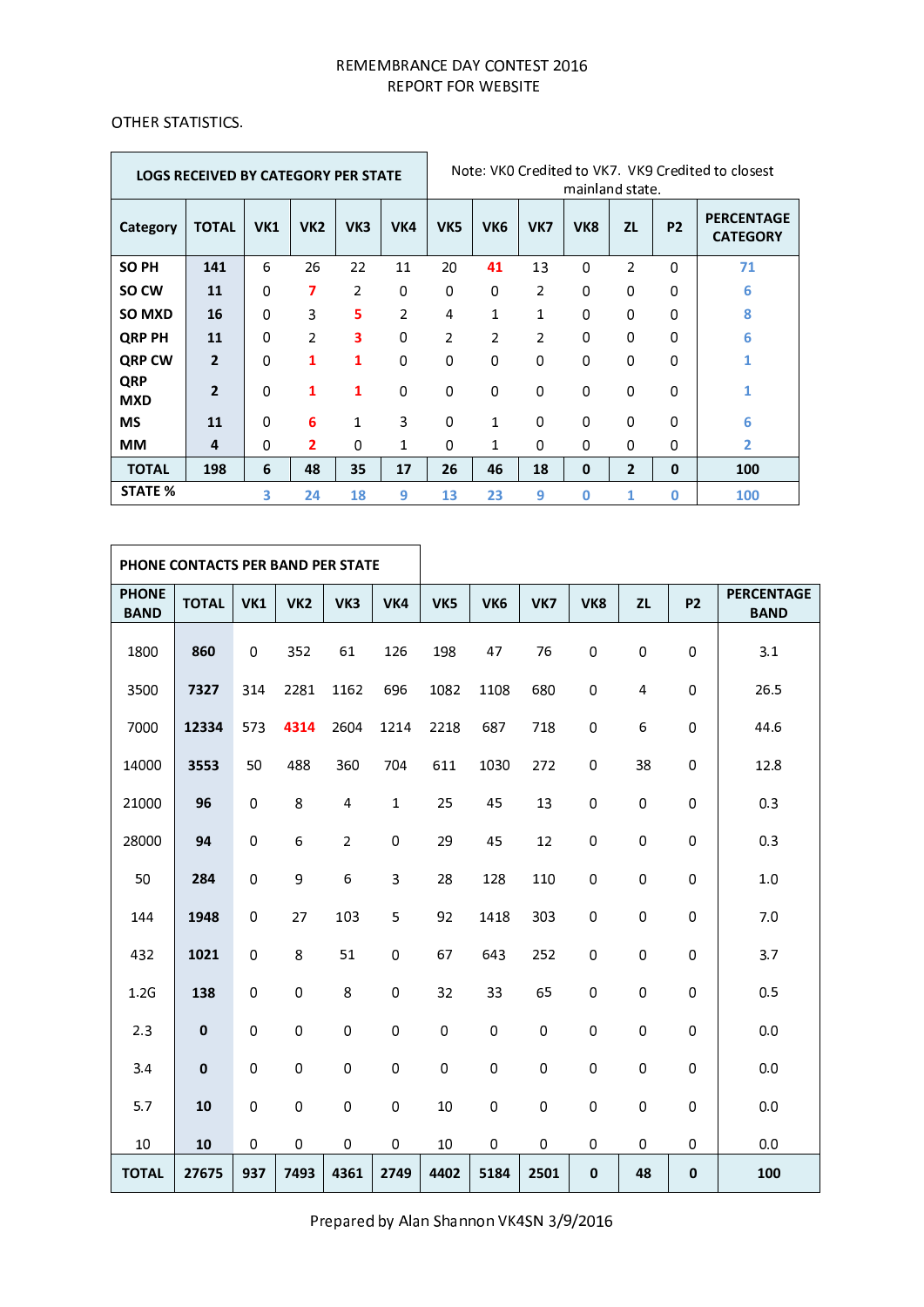|                          | <b>CW CONTACTS PER BAND PER STATE</b> |              |                 |     |             |                 |                 |     |                 |             |           |                                  |
|--------------------------|---------------------------------------|--------------|-----------------|-----|-------------|-----------------|-----------------|-----|-----------------|-------------|-----------|----------------------------------|
| <b>CW</b><br><b>BAND</b> | <b>TOTAL</b>                          | <b>VK1</b>   | VK <sub>2</sub> | VK3 | VK4         | VK <sub>5</sub> | VK <sub>6</sub> | VK7 | VK <sub>8</sub> | <b>ZL</b>   | <b>P2</b> | <b>PERCENTAGE</b><br><b>BAND</b> |
| 1800                     | 205                                   | 0            | 136             | 20  | 18          | 27              | 0               | 4   | $\mathbf 0$     | 0           | 0         | 9.9                              |
| 3500                     | 680                                   | 0            | 434             | 66  | 72          | 40              | 2               | 66  | $\mathbf 0$     | 0           | 0         | 32.9                             |
| 7000                     | 1095                                  | 0            | 651             | 146 | 63          | 102             | 0               | 133 | 0               | 0           | 0         | 53.0                             |
| 14000                    | 59                                    | 0            | 25              | 1   | 13          | 12              | 2               | 6   | 0               | 0           | 0         | 2.9                              |
| 21000                    | 3                                     | 0            | 3               | 0   | $\Omega$    | $\mathbf 0$     | 0               | 0   | 0               | 0           | 0         | 0.1                              |
| 28000                    | $\overline{2}$                        | 0            | 2               | 0   | $\mathbf 0$ | $\mathbf 0$     | 0               | 0   | 0               | 0           | 0         | 0.1                              |
| 50                       | $\mathbf{1}$                          | 0            | 1               | 0   | 0           | 0               | 0               | 0   | 0               | 0           | 0         | 0.0                              |
| 144                      | $\mathbf 0$                           | 0            | 0               | 0   | 0           | $\mathbf 0$     | 0               | 0   | 0               | 0           | 0         | 0.0                              |
| 432                      | $\mathbf 0$                           | 0            | 0               | 0   | $\mathbf 0$ | $\mathbf 0$     | 0               | 0   | 0               | 0           | 0         | 0.0                              |
| 1.2G                     | $\mathbf 0$                           | 0            | 0               | 0   | $\mathbf 0$ | $\mathbf 0$     | 0               | 0   | 0               | 0           | 0         | 0,0                              |
| 2,4                      | $\bf{0}$                              | 0            | 0               | 0   | $\Omega$    | $\mathbf 0$     | 0               | 0   | $\mathbf 0$     | 0           | 0         | 0.0                              |
| 3.4G                     | $\Omega$                              | 0            | 0               | 0   | $\Omega$    | $\mathbf 0$     | 0               | 0   | $\mathbf 0$     | 0           | 0         | 0,0                              |
| 5.7                      | 10                                    | 0            | 0               | 0   | $\Omega$    | 10              | 0               | 0   | $\mathbf 0$     | 0           | 0         | 0.5                              |
| 10                       | 10                                    | 0            | 0               | 0   | $\Omega$    | 10              | 0               | 0   | 0               | 0           | 0         | 0.5                              |
| <b>TOTAL</b>             | 2065                                  | $\mathbf{0}$ | 1252            | 233 | 166         | 201             | 4               | 209 | $\mathbf 0$     | $\mathbf 0$ | 0         | 100                              |

|              |                 | <b>TOTAL BAND USAGE</b> |                |                |
|--------------|-----------------|-------------------------|----------------|----------------|
| <b>BAND</b>  | <b>CONTACTS</b> | <b>PHONE</b>            | <b>CW</b>      | <b>RTTY</b>    |
| 1800         | 1066            | 860                     | 205            | 1              |
| 3500         | 8011            | 7327                    | 680            | 4              |
| 7000         | 13430           | 12334                   | 1095           | 1              |
| 14000        | 3614            | 3553                    | 59             | $\overline{2}$ |
| 21000        | 99              | 96                      | 3              | 0              |
| 28000        | 96              | 94                      | $\overline{2}$ | 0              |
| 50           | 285             | 284                     | 1              | 0              |
| 144          | 1948            | 1948                    | 0              | 0              |
| 432          | 1021            | 1021                    | 0              | 0              |
| 1.2G         | 138             | 138                     | 0              | 0              |
| 2.3G         | 0               | 0                       | 0              | 0              |
| 3.4G         | 0               | 0                       | 0              | 0              |
| 5.7G         | 0               |                         |                |                |
| 10G          | 0               |                         |                |                |
| <b>TOTAL</b> | 29708           | 27655                   | 2045           | 8              |
|              | <b>RATIO</b>    | <b>PH:CW</b>            | 14 : 1         |                |

| <b>Same State Contacts</b> |      |
|----------------------------|------|
| VK1                        | 37   |
| VK2                        | 3142 |
| VK3                        | 978  |
| VK4                        | 364  |
| vk5                        | 1095 |
| VK6                        | 3394 |
| vĸ7                        | 973  |
| vk8                        | 0    |
| VK9                        | 0    |
| ΖL                         | 0    |
| P2                         | 0    |
| TOTAL                      | 9983 |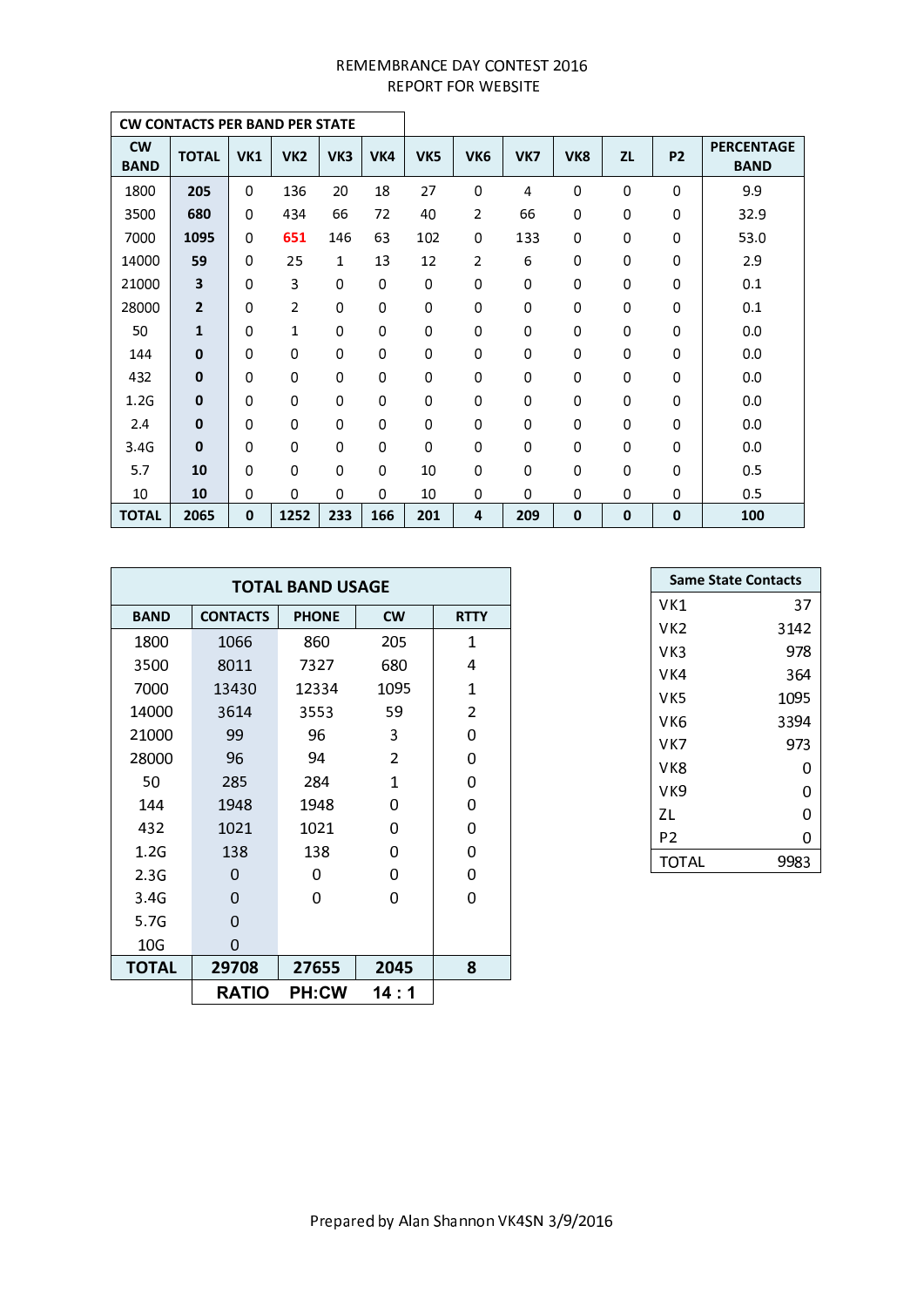# **RECORDS - 2012 Onwards**

|                 | <b>RD NUMBER OF LOGS RECEIVED</b> |                |                |      |                |  |           |  |
|-----------------|-----------------------------------|----------------|----------------|------|----------------|--|-----------|--|
| <b>STATE</b>    | 2012                              | 2013           | 2014           | 2015 | 2016           |  |           |  |
| <b>VK1</b>      | 9                                 | 6              | 6              | 3    | 6              |  | C         |  |
| <b>VK2</b>      | 32                                | 51             | 40             | 41   | 48             |  | <b>SC</b> |  |
| VK <sub>3</sub> | 33                                | 30             | 31             | 40   | 35             |  | SC        |  |
| <b>VK4</b>      | 41                                | 34             | 23             | 16   | 17             |  | SC        |  |
| VK <sub>5</sub> | 41                                | 38             | 37             | 30   | 26             |  |           |  |
| VK <sub>6</sub> | 46                                | 59             | 56             | 58   | 46             |  | QI        |  |
| <b>VK7</b>      | 17                                | 20             | 16             | 19   | 18             |  | QI        |  |
| <b>VK8</b>      | $\mathbf{1}$                      | $\overline{2}$ | $\overline{2}$ | 0    | 0              |  | QI        |  |
| ΖL              | 4                                 | 3              | 0              | 0    | $\overline{2}$ |  | M         |  |
| P2              | 0                                 | 0              | 0              | 0    | 0              |  | М         |  |
| <b>TOTAL</b>    | 224                               | 243            | 211            | 207  | 198            |  |           |  |

| RD NUMBER OF LOGS RECEIVED PER CATEGORY |      |      |      |      |                |  |  |  |  |
|-----------------------------------------|------|------|------|------|----------------|--|--|--|--|
| Category                                | 2012 | 2013 | 2014 | 2015 | 2016           |  |  |  |  |
| <b>SO PH</b>                            | 163  | 169  | 135  | 124  | 141            |  |  |  |  |
| SO CW                                   | 7    | 18   | 20   | 19   | 11             |  |  |  |  |
| SO MXD                                  | 17   | 18   | 20   | 27   | 16             |  |  |  |  |
| <b>QRP PH</b>                           | 8    | 10   | 13   | 10   | 11             |  |  |  |  |
| <b>QRP CW</b>                           | 4    | 6    | 3    | 7    | $\overline{2}$ |  |  |  |  |
| <b>QRP MXD</b>                          | 3    | 3    | 1    | 3    | $\mathfrak{p}$ |  |  |  |  |
| MS                                      | 10   | 10   | 8    | 8    | 11             |  |  |  |  |
| MМ                                      | 12   | 9    | 11   | 9    | 4              |  |  |  |  |
| <b>TOTAL</b>                            | 224  | 243  | 211  | 207  | 198            |  |  |  |  |

|                             |       |       | <b>RD PHONE CONTACTS PER BAND</b> |       |       |   |
|-----------------------------|-------|-------|-----------------------------------|-------|-------|---|
| <b>PHONE</b><br><b>BAND</b> | 2012  | 2013  | 2014                              | 2015  | 2016  | E |
| 1800                        | 818   | 404   | 701                               | 710   | 860   |   |
| 3500                        | 8690  | 4490  | 5619                              | 6097  | 7327  |   |
| 7000                        | 16849 | 14565 | 10847                             | 9351  | 12334 |   |
| 14000                       | 4257  | 3939  | 2740                              | 2078  | 3553  | 1 |
| 21000                       | 414   | 355   | 206                               | 197   | 96    | 2 |
| 28000                       | 199   | 267   | 205                               | 192   | 94    | 2 |
| 50                          | 490   | 243   | 326                               | 318   | 284   |   |
| 144                         | 3416  | 3015  | 2369                              | 2383  | 1948  |   |
| 432                         | 1776  | 1510  | 1176                              | 1377  | 1021  |   |
| 1.2                         | 18    | 71    | 106                               | 97    | 138   |   |
| 2.3                         | O     | 32    | 30                                | 10    | 0     |   |
| 3.4                         | 0     | 32    | 40                                | 14    | 0     |   |
| <b>TOTAL</b>                | 36927 | 28923 | 24365                             | 22824 | 27655 | т |

|    | <b>RD CW CONTACTS BY BAND</b> |      |      |      |      |                |  |  |  |  |  |
|----|-------------------------------|------|------|------|------|----------------|--|--|--|--|--|
| ŝ. | <b>CW</b><br><b>BAND</b>      | 2012 | 2013 | 2014 | 2015 | 2016           |  |  |  |  |  |
|    | 1800                          | 88   | 95   | 127  | 318  | 205            |  |  |  |  |  |
|    | 3500                          | 546  | 545  | 810  | 861  | 680            |  |  |  |  |  |
| 4  | 7000                          | 516  | 1173 | 1444 | 1531 | 1095           |  |  |  |  |  |
|    | 14000                         | 23   | 110  | 130  | 260  | 59             |  |  |  |  |  |
|    | 21000                         | 6    | 56   | 28   | 39   | 3              |  |  |  |  |  |
|    | 28000                         | 5    | 55   | 12   | 30   | $\overline{2}$ |  |  |  |  |  |
|    | 50                            | 6    | 40   | 26   | 32   | $\mathbf{1}$   |  |  |  |  |  |
|    | 144                           | 0    | 59   | 48   | 36   | 0              |  |  |  |  |  |
|    | 432                           | 4    | 54   | 37   | 31   | 0              |  |  |  |  |  |
|    | 1.2                           | 0    | 14   | 20   | 10   | 0              |  |  |  |  |  |
|    | 2.3                           | 0    | 31   | 20   | 9    | 0              |  |  |  |  |  |
|    | 3.4                           | 0    | 32   | 20   | 10   | 0              |  |  |  |  |  |
| 5  | <b>TOTAL</b>                  | 1194 | 2264 | 2722 | 3167 | 2045           |  |  |  |  |  |

|             |       | <b>RD TOTAL CONTACTS PER BAND</b> |       |       |       |
|-------------|-------|-----------------------------------|-------|-------|-------|
| <b>BAND</b> | 2012  | 2013                              | 2014  | 2015  | 2016  |
| 1800        | 906   | 499                               | 828   | 1028  | 1066  |
| 3500        | 9236  | 5035                              | 6429  | 6958  | 8011  |
| 7000        | 17365 | 15738                             | 12292 | 10915 | 13430 |
| 14000       | 4280  | 4049                              | 2870  | 2339  | 3614  |
| 21000       | 420   | 411                               | 234   | 238   | 99    |
| 28000       | 204   | 322                               | 217   | 222   | 96    |
| 50          | 496   | 283                               | 352   | 350   | 285   |
| 144         | 3416  | 3074                              | 2417  | 2419  | 1948  |
| 432         | 1780  | 1564                              | 1213  | 1408  | 1021  |
| 1.2         | 18    | 85                                | 126   | 107   | 138   |
| 2.3         | 0     | 63                                | 50    | 19    | o     |
| 3.4         | 0     | 64                                | 60    | 24    | 0     |
| TOTAL       | 38121 | 31187                             | 27088 | 26027 | 29708 |

|        |      | <b>SSB to CW RATIO</b> |     |                                  |      |
|--------|------|------------------------|-----|----------------------------------|------|
|        |      |                        |     | 2012   2013   2014   2015   2016 |      |
| SSB.CW | 31:1 | 13:1                   | 9:1 | 7:1                              | 14:1 |

| υ |      | <b>MULTI OP STNS</b>           |                                 |
|---|------|--------------------------------|---------------------------------|
|   |      | <b>CLUBS</b><br><b>ENTERED</b> | <b>NR OF OPS</b><br><b>USED</b> |
|   | 2012 | 22                             | 103                             |
|   | 2013 | 19                             | 82                              |
|   | 2014 | 19                             | 102                             |
|   | 2015 | 17                             | 72                              |
|   | 2016 | 15                             | 72                              |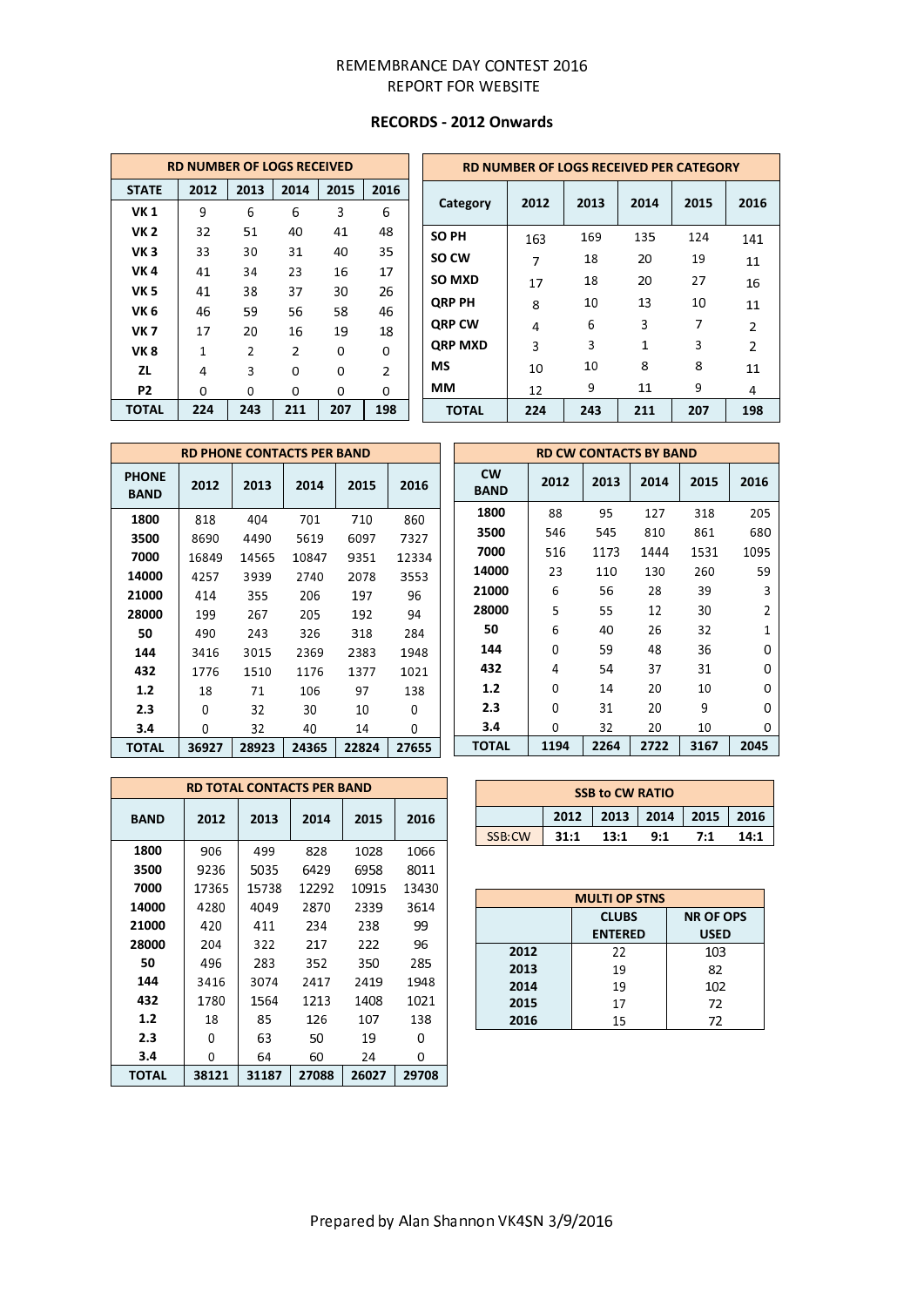|                 |                    |      |                                 |      | <b>CATEGORY WINNERS, 2012 Onwards</b> |      |               |      |                    |      |
|-----------------|--------------------|------|---------------------------------|------|---------------------------------------|------|---------------|------|--------------------|------|
| <b>CATEGORY</b> | 2012               |      | 2013                            |      | 2014                                  |      | 2015          |      | 2016               |      |
| <b>SOPH</b>     | <b>VK7NET</b>      | 1055 | VK2TQ                           | 841  | VK <sub>2</sub> PR                    | 983  | VK5CB         | 930  | VK <sub>2</sub> MT | 926  |
| <b>SOCW</b>     | <b>VK7RF</b>       | 180  | <b>VK5NE</b>                    | 542  | VK <sub>2</sub> GR                    | 482  | VK5LJ         | 598  | VK <sub>2</sub> GR | 508  |
| <b>SOMX</b>     | VK6ZRW             | 891  | VK5ZD                           | 1024 | VK <sub>2</sub> BJ                    | 1030 | <b>VK5SFA</b> | 764  | VK5LJ              | 856  |
| <b>ORPPH</b>    | <b>VK6FLAB</b>     | 259  | <b>VK6FMON</b>                  | 448  | VK5FDEC                               | 294  | VK5FDEC       | 311  | <b>VK5WTF</b>      | 313  |
| <b>ORPCW</b>    | VK3QB              | 222  | VK <sub>2</sub> ON <sub>Z</sub> | 131  | VK3AGO                                | 104  | <b>VK5NE</b>  | 424  | VK <sub>2</sub> IG | 176  |
| <b>ORPMX</b>    | VK <sub>2</sub> IG | 176  | VK5ZT                           | 810  | VK5ZT                                 | 489  | VK5ZT         | 567  | <b>VK2IO</b>       | 573  |
| MS              | VK2GGC             | 1148 | VK2GGC                          | 983  | VK2GGC                                | 1076 | VK2WG         | 361  | VK <sub>2</sub> AU | 1175 |
| MМ              | VK4XA              | 935  | VK5AKM                          | 1050 | VK4WIL                                | 1153 | VK2GGC        | 1267 | VK4TS              | 1233 |

|                 |                                |                  | <b>Team Winners</b> |                    |                 |              |
|-----------------|--------------------------------|------------------|---------------------|--------------------|-----------------|--------------|
| <b>CATEGORY</b> | <b>TEAMS</b><br><b>ENTERED</b> | <b>TEAM NAME</b> | <b>CALLSIGN</b>     | <b>CALLSIGN</b>    | <b>CALLSIGN</b> | <b>SCORE</b> |
| 2012            | 7                              | Wallaroos        | VK4GH               | VK4TS              | <b>VK7NET</b>   | 1898         |
| 2013            | 5                              | West Oz Winners  | <b>VK6MAB</b>       | VK6BDO             | <b>VK6TWO</b>   | 1797         |
| 2014            | 4                              | NSW Wombats      | VK <sub>2</sub> GR  | VK <sub>2</sub> IR | VK2AWD          | 1020         |
| 2015            | 6                              | Elizabeth ARC    | VK5ZT               | VK5ZD              | <b>VK5NE</b>    | 1736         |
| 2016            | 4                              | Sand Gropers     | VK6ZRW              | VK6QS              | VK6AXB          | 1315         |

| <b>ALL TIME RECORDS. 2012 Onwards</b> |             |                 |              |  |  |  |  |
|---------------------------------------|-------------|-----------------|--------------|--|--|--|--|
| <b>CATEGORY</b>                       | <b>YEAR</b> | <b>CALLSIGN</b> | <b>SCORE</b> |  |  |  |  |
| <b>SOPH</b>                           | 2012        | <b>VK7NET</b>   | 1055         |  |  |  |  |
| <b>SOCW</b>                           | 2015        | VK5LI           | 598          |  |  |  |  |
| <b>SOMX</b>                           | 2014        | VK2BJ           | 1030         |  |  |  |  |
| <b>QRPPH</b>                          | 2013        | <b>VK6FMON</b>  | 448          |  |  |  |  |
| <b>QRPCW</b>                          | 2015        | <b>VK5NF</b>    | 424          |  |  |  |  |
| <b>QRPMX</b>                          | 2013        | VK5ZT           | 810          |  |  |  |  |
| <b>MS</b>                             | 2016        | VK2AU           | 1175         |  |  |  |  |
| ΜМ                                    | 2015        | VK2GGC          | 1267         |  |  |  |  |

# **Operator comments follow:**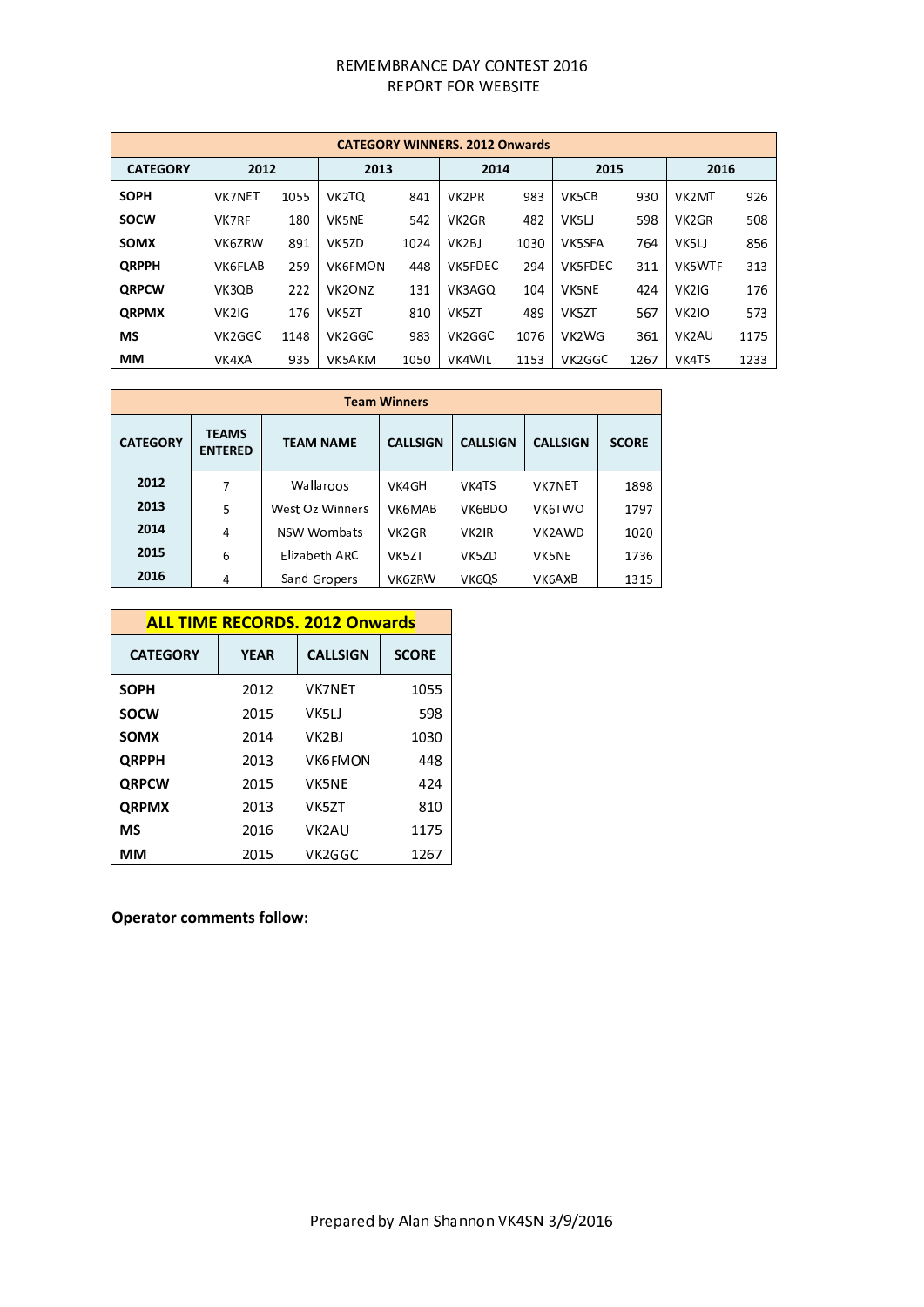# **Operator Comments:**

# VK2AOR

Thanks for a great contest and easy to use software.

# VK2ACW

MULTI-OP **BAND CONDITION POOR DURING CONTEST** 

# VK1HW

Nice Contest, thoroughly enjoyed it. Tnx

## VK2BOR

OPERATORS: VK2ZHE VK2SMI VK2ZSW VK2VIV VK2ICQ VK2ATM VK2CRF VK2CHC Great to have the RD on a separate weekend to the ILLW this year. Very enjoyable RD.

## **VK2AYD**

It would have been nice if a small group of frequencies for RD could be specified on 20/15/10. With the International WWDX Contest running simultaneously it was off putting for RD contesters to use these bands. Not a difficult task and pre planning pays. I used only a 160m dipole for all bands. It didn't work..!

#### VK<sub>2</sub>RI

My entry is CW only and it was a bit slow most of the time. I listened on VHF and UHF from time to time ready to call but I did not hear a single signal up there. I brought out my bug key towards the end of the contest to add a little variety. VKCL worked perfectly. I worked two or three stations including a P29 who could not be persuaded to reveal the length of time they had been licensed. Very few newcomers took part on CW and there were a few unorthodox types of exchange. Overall it was enjoyable as I always enjoy CW contests.

# VK2EL

Operating from multi-storey retirement village, FT897 and mag loops.

# VK2EWC

## VK2BFC, VK3PTE

Great contest 3rd year for vk2bfc 1st year for vk3pte. Very little rtty this year but a few cw ops out there. The two of us used an FT-950 with a variety of dipoles and verticals. Hope to have a bigger setup for club entry next year.

#### **VK2FFNG**

Output power 5W PEP 40m dipoles, spider beam for 15m. Thanks for running the contest this year!

## VK<sub>2GR</sub>

Team leader for the "NSW Wombats" Other members are Barry VK2BJ and Patrick VK2PN. The CW rates were slow at the start and extremely slow at the end of the contest

# VK2HFF

Mobile op. My first time active on air in years. Stumbled across RD contest activity by accident so joined in for 30 minutes.

## $VK2|G$

Transmitter output power: 5W Average Antennas -160m: 80m inverted V with ATU, 80m: inverted V,

40m: 2 x dipoles, 20m: Spider beam. Only operated on the Saturday so Helen VK2FENG (my XYL) could operate on Sunday. Thanks for running the contest! 73.

## VK<sub>2</sub>MT

For the fourth year operated portable from the middle of a sheep farm 20klms west of Goulburn. No 240v available, so station & laptop powered from 12v SLA & solar panels. G5RV used for 20/40/80m & helically wound vertical & ATU for 160m. My only problem for the weekend was due to a mob of sheep. Didn't realise it when I set up on Friday night, but the G5RV was in the middle of a sheep path. This wasn't a problem until dusk on Saturday when a huge mob blindly walked into the guy ropes & support pole. A hurried exit from an on-air contact followed by me yelling & running towards them as one got entwined in a guy rope. Fortunately the support pole stayed up until the guy was retensioned. Had a great time on the Contest with lots of pleasant contacts & time for some chatting. Especially liked getting calls from QRP stations running 2 watts or crystal locked. One fellow even went QRP "portable" in his backyard for the fun of it.

# VK<sub>2</sub>PN

Team leader VK2GR Members VK2BJ, VK2PN. The QSO rates were slow. Conditions of 160, 80 and 40 m were good. Had a problems with setting up SD logger and also the N1MM. VKCL saved the day for me. (thanks Mike).

#### VK<sub>2VF</sub>

Thoroughly enjoyed the contest again. I think this is my best score ever but it's my best score yet.

VK2WQ Enjoyable contest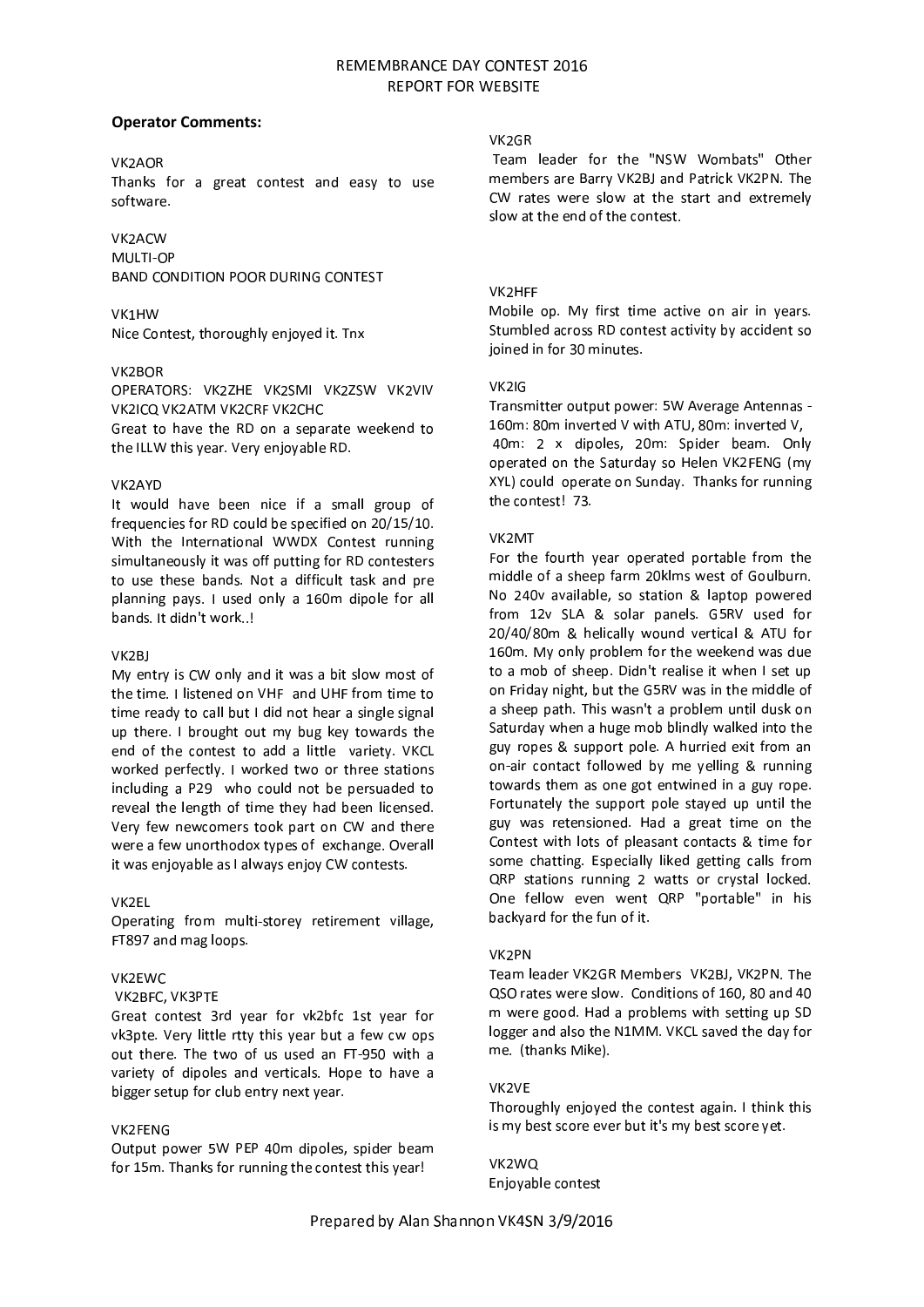# VK<sub>27</sub>CM

Thank you for the contest. Sorry I got called away to do some farm work. Looking forward to next Year

# VK2GGC

VK2ZMT, VK2MOR, VK2PV

We had fun and enjoved the contest. About time it wasn't held on same weekend as the ILLW lol.. Oh and we only operated SSB no CW or RTTY

## VK2NP

Had great fun very friendly competition. Difficult to run decent HF antennas at the Villa here

## VK3FLCS

First time competing in a contest. Great to learn all about it. Enjoyed it !

## VK3GK

Hard work with 5w QRP, especially on the low bands.

# VK3VT

Once again the RD was great fun but family commitments meant I was unable to operate for the full 24 hours.

# VK3YE

A good contest with good conditions. Pedestrian mobile on beach between Chelsea and Mordialloc with centre loaded vertical and salt water contact.

# VK2LEE

Excellent Friendly Contest as usual - Great conditions on 40 & 80m

## VK4ADC, VK4FNDG

Excellent conditions this year, really enjoyed it - so did Nick the second operator.

#### VK3NCC

Hi and thanks to all who make this Contest possible. A great opportunity to get out and about and to remember and contemplate what other amateurs have done in the past to make Australia what is today and that we can live comfortably in relative safety and peace. Operated fully portable. batteries and Solar charging @Malanganee Lookout New South Wales.

#### **VK4ATH**

Thanks for another great contest this year, I had other commitments so i could not do the full contest. But it was very good to see a lot more people here on the bands,

#### VK4CI

Excellent band conditions, especially on 40m, made it great fun.

#### VK4SAA

VK4KY VK4FY VK4F7 VK4HAH We activated the Murrenbong Scout Campsite for the contest from their site at 135 Scout Rd Kurwongbah

#### VK5AKH

Portable Station Near Sedan in South Australia

VK5KX

Another enjoyable & friendly RD Contest.

## VK5NE

My first RD contest from a retirement village, but not retired from contesting. Just practising for next year.

#### VK5PAS

Yaesu FT-857d, 40 watts, 20/40/80m linked dipole. Portable in the Totness Recreation Park VKFF-1754

#### **VK6AHR**

VK6DW, VK6PWD, VK6ZMS, VK6YJ, VK6XCJ, **VK6AAH** Great Contest, thanks.

# VK6CSW

Thanks for a great contest - lots of fun

#### VK6NC

Great contest enjoyed by NCRG members this year, Huge effort by some with full overnighter pulled by Stu VK6BG. We had a lot of fun operating in the contest and even had sweatbands for those pileups : D, A lot of members involved and a lot of activity due to the contest, great times had by all. Thanks to the organisers!

#### **VK6NI**

The 1AM to 6AM bonus points sure boosted the score! Propagation to Eastern states from the west was better this year

**VK6SN** CONDITIONS NOT TO GOOD BUT VERY ENJOYABLE **AGAIN** 

## VK7FR

Great fun and looking forward to next year